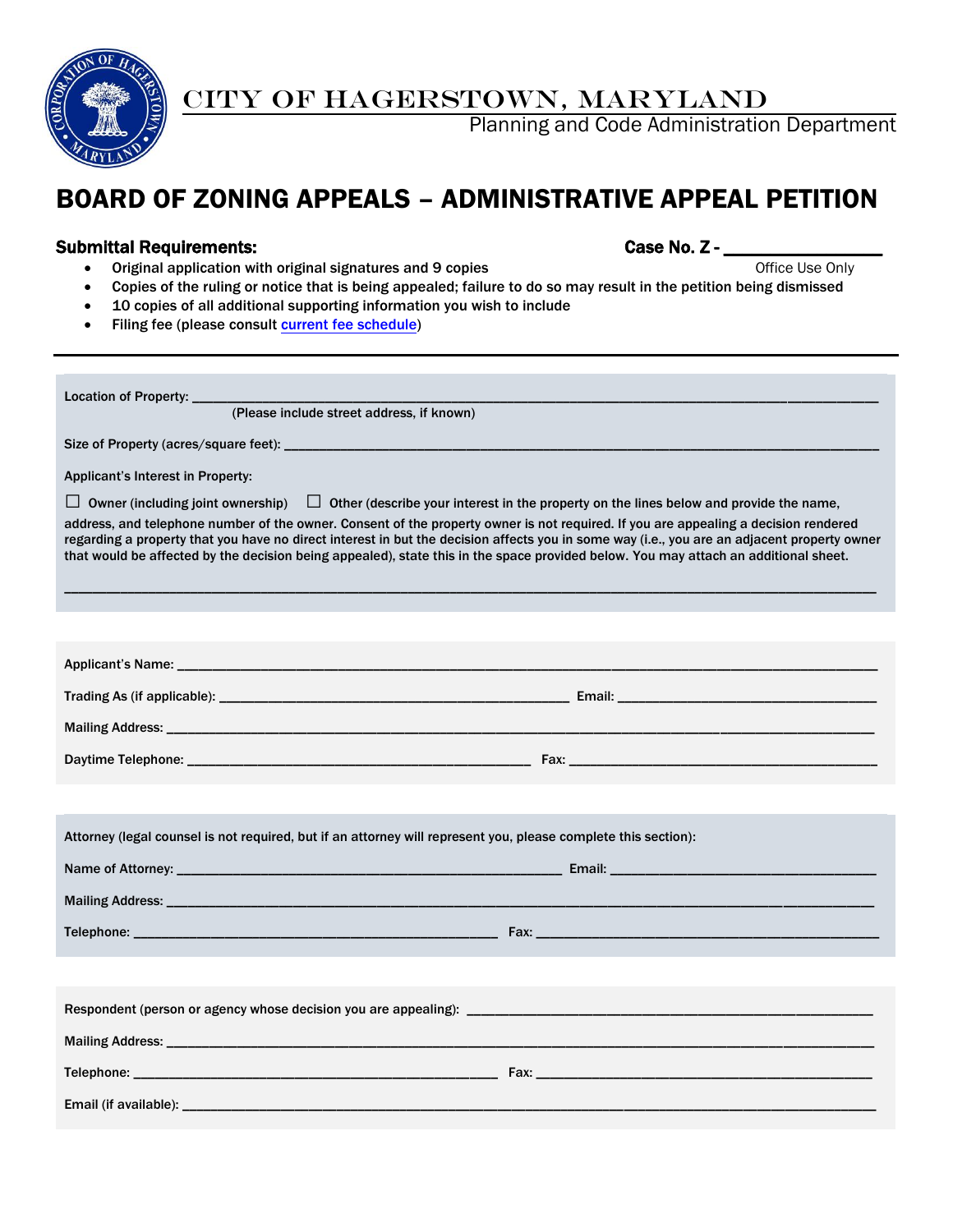| This Chart for Staff Use Only | Munis #:                 |     |           |
|-------------------------------|--------------------------|-----|-----------|
| Date Accepted for Processing: | <b>Drawing Attached:</b> | Yes | <b>No</b> |
| <b>Zoning District:</b>       | <b>Posting Deadline:</b> |     |           |
| <b>Assigned Hearing Date:</b> | <b>Opinion Due:</b>      |     |           |

## **Appeal Request:**

Briefly describe the ruling or action from which this appeal is being taken:

Date of Ruling or Action: \_\_

NOTE: Maryland law and the Zoning Ordinance require that applications in appeals include the grounds on which this appeal will be argued. Failure to complete this section may result in your application being denied.

Brief description of the position of the applicant as to why the decision should be set aside or reversed:

Other factors which the appellant wishes the Board of Zoning Appeals to consider: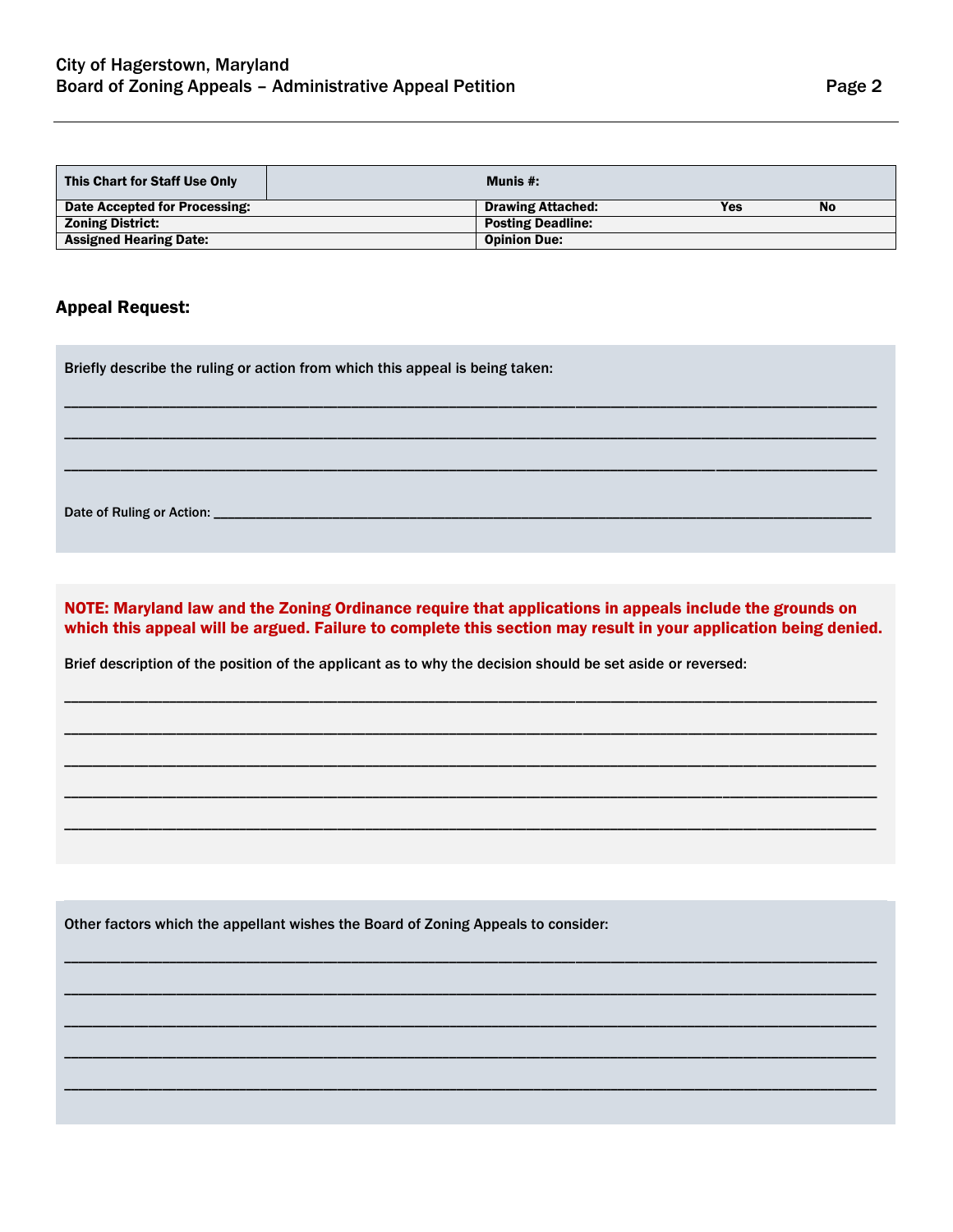## Additional Materials, Fees, Posting, and Advertising:

A. If desired, supplemental pages may be attached to this application.

This **original** application form and nine (9) copies of this petition must be submitted. If the applicant desires to submit additional materials, pages, etc., ten (10) copies are required. However, additional copies of original photographs and large graphic exhibits are not required. Single copies of original photographs and large graphic exhibits are sufficient. Please do not mount large exhibits to foam core or other rigid backing, as the exhibit can be damaged when removed for placement in the file.

- B. The undersigned agrees in matters involving land use, except in administrative appeals where the appellant has no authority to enter onto the property in question, to properly post the property at least ten (10) days immediately prior to the hearing and maintain the poster(s) during the period the property is required to be posted. Failure to comply with this requirement will delay the Board hearing the case.
- C. The undersigned agrees to pay all costs in accordance with the current fee schedule adopted by the Mayor and City Council. Checks are to be made payable to the "City of Hagerstown."

#### **Signatures**

The undersigned hereby affirms that all of the statements and information contained in, or filed with, this petition are true and correct. The undersigned has read the instructions on this form, filing herewith all of the required accompanying information.

\_\_\_\_\_\_\_\_\_\_\_\_\_\_\_\_\_\_\_\_\_\_\_\_\_\_\_\_\_\_\_\_\_\_\_\_\_\_\_\_\_\_\_\_\_\_\_\_\_\_\_ \_\_\_\_\_\_\_\_\_\_\_\_\_\_\_\_\_\_\_\_\_\_\_\_\_\_\_\_\_\_\_\_\_\_\_\_\_\_\_\_\_\_\_\_\_\_\_\_\_\_\_\_

Attorney's Signature (if applicable) Applicant's Signature (if different from owner)

Property Owner's Signature (if other than applicant)

\_\_\_\_\_\_\_\_\_\_\_\_\_\_\_\_\_\_\_\_\_\_\_\_\_\_\_\_\_\_\_\_\_\_\_\_\_\_\_\_\_\_\_\_\_\_\_\_\_\_\_\_\_